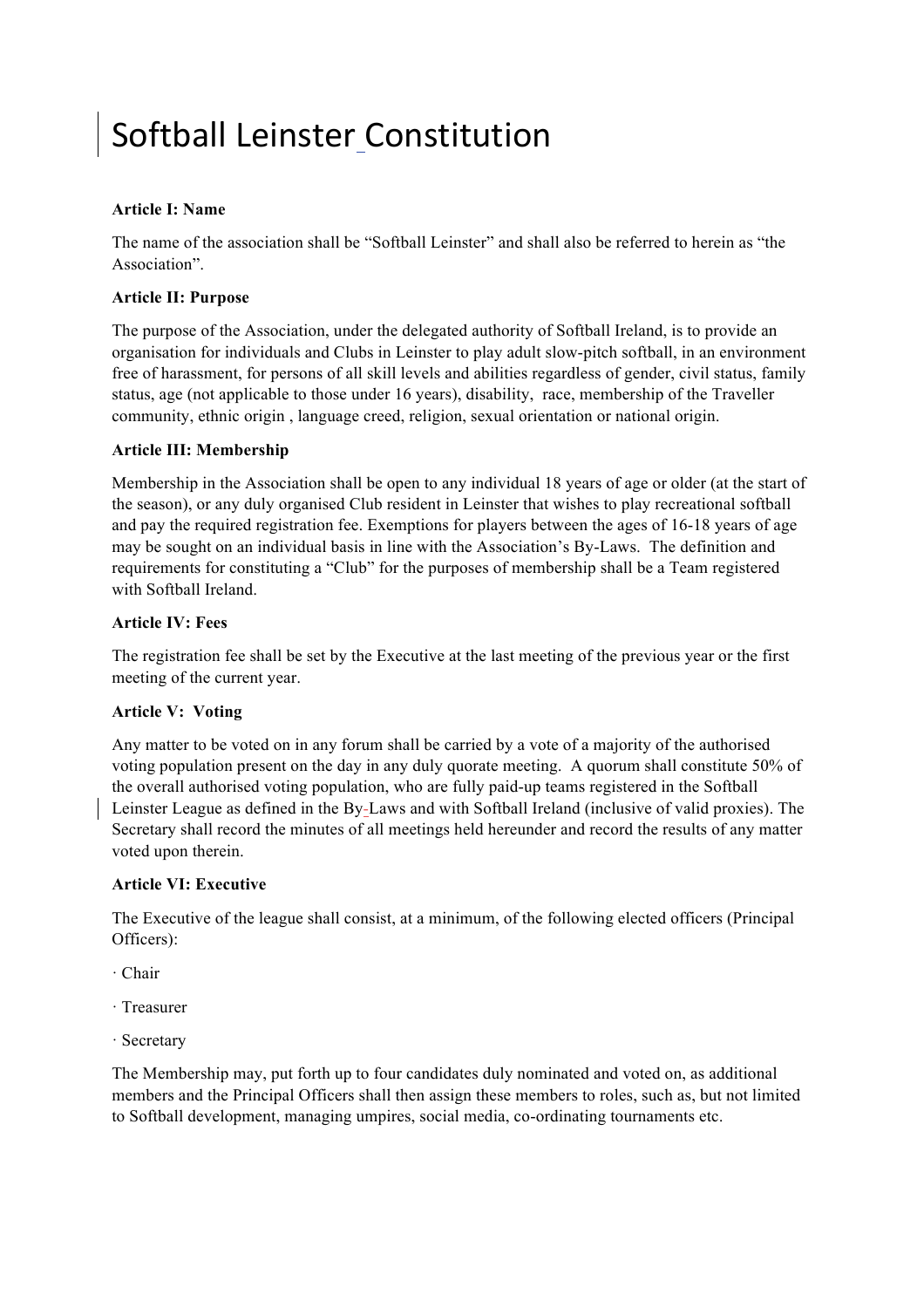All Principal Officers of the Executive shall be elected for a two (2) year term at the Annual General Meeting. The only exception to this shall be the initial election of the Secretary and Treasurer, which shall be for a one (1) year term and thereafter shall be selected for two (2) year terms in the years that the Chair is not standing for election. All other Executive positions shall be for a one-year term. No member of the Executive shall be elected or appointed without having been assigned a role, either as set out above or as may otherwise be defined in the By-Laws

All nominations for the Executive must be given to the Chair at least thirty (30) days prior to the Annual General Meeting.

The Executive shall have the power to fill any casual vacancies which may exist by means of appointment, said appointment to last until the expiration of the term of the member so replaced. Each member of the Executive has the right to one (1) vote on any matter at the Executive meetings or at the Annual General Meeting of the league, except the chair, who shall have the right to an individual vote and a casting vote in the event of a tie on any issue.

The following shall constitute the duties of the Executive:

- a. Serve as the official governing and management body of the Association.
- b. Conduct all business affairs of the Association.
- c. Enforce the Association's Constitution and Bylaws.
- d. Amend the Constitution and Bylaws in accordance with the procedures contained therein.
- e. Establish annual Association fees, special levies or assessments, and due dates.
- f. Review and approve the annual Association budget.
- g. Arrange and schedule Association play and assure compliance with Association's established playing rules and regulations.
- h. Establish bank accounts as necessary to accomplish the Association's required financial activities.
- i. Nominate a representative to the Softball Ireland board.
- j. Set up sub committees or nominate a person to deal with special projects.
- k. Ensure, in so far as practicable, that the Executive is comprised of an equitable balance of men and women with a minimum of 30% of either gender. If the 30% minimum of either gender is not achieved, a mechanism should be considered to make it happen  $(e, g)$ , appointing a person with a lower number of votes). This will create a more equitable gender balance.

#### **Article VII: Executive Meetings**

An Executive meeting must be called by the Chair. Said meetings may be called at the discretion of the Chair but may not be less than 6 per annum (which may be held virtually). If the Chair wishes to convene more than one Executive Meeting in a calendar month it shall require the consent of three quarters of the Executive.

Notice of the meeting shall be given to all members at least one (1) week prior to the date of the meeting.

All Executive members present shall be entitled to one (1) vote, except the Chair who shall have the right to an individual vote and a casting vote in the event of a tie on any issue.

## **Article VIII: Annual General Meeting**

The Annual General Meeting ("AGM") must be held within thirty (30) days of the final game of the current season or as close to such date as possible but no later than October 31, 2021. The Secretary shall provide notice of the date, time and location of the AGM by notice to all entitled to attend by providing such notice not less than 21 days prior to said date.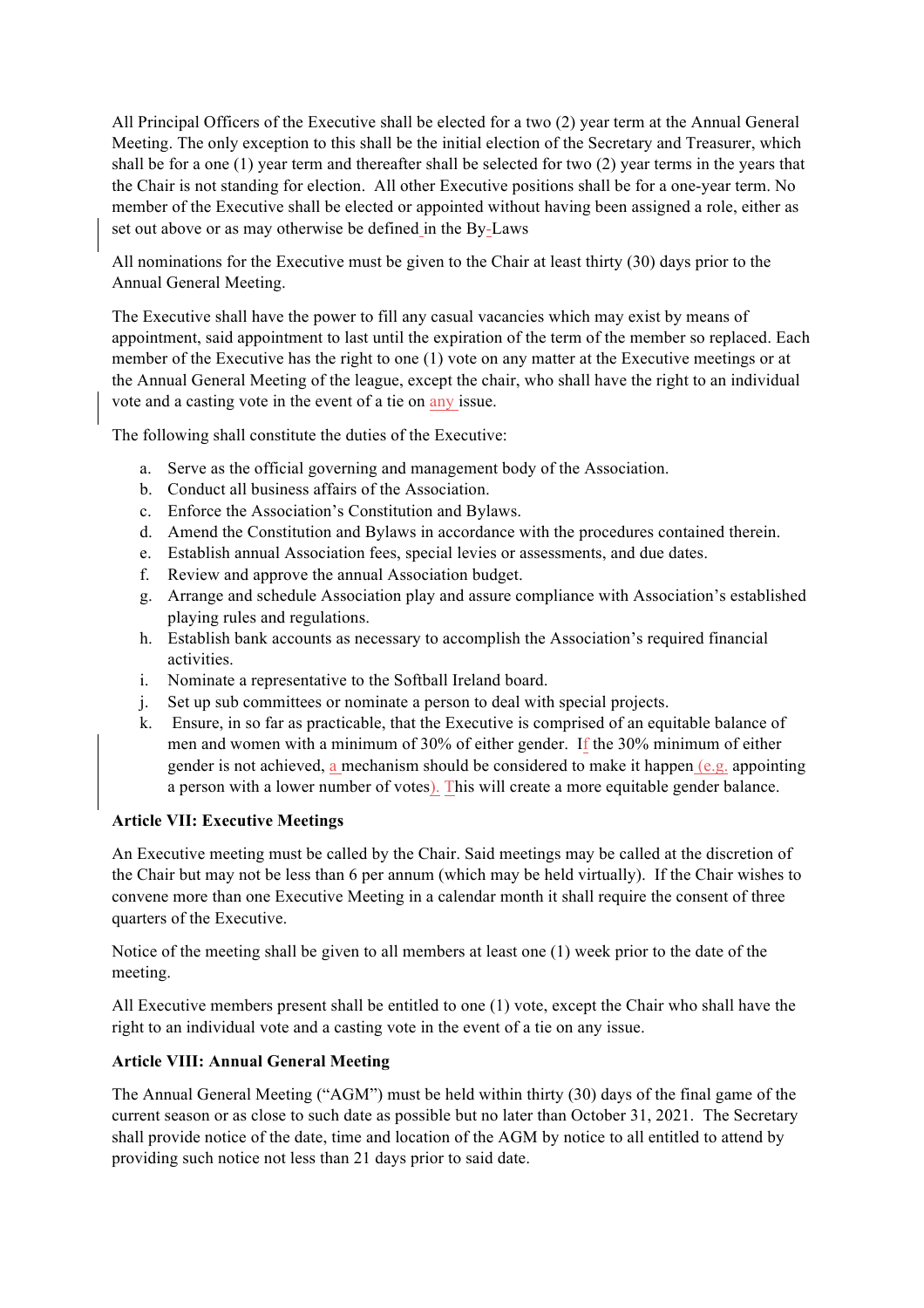The following standing items shall be on the agenda of any AGM:

- a. Approval of the minutes of the previous General Meeting and matters arising therefrom.
- b. Report of Chair.
- c. Receipt and consideration of the accounts and report of Treasurer, said accounts to be prepared through the  $30<sup>th</sup>$  of August of that year's season.
- d. Motions and amendments of which proper notice has been received. In order for a motion to appear at an AGM it must have been proposed by a member of the Executive prior to the submission of the notice of meeting or by an authorised representative of a Club at any point before the time of said AGM, but not later than 10 days prior to said meeting.
- e. Election of officers and members of the Executive.
- f. Any Other Business. Items covered under AOB can be discussed at the end of the AGM but may not involve matters for which notice of an intent to vote on binding resolutions would ordinarily be given, and, as set out herein, may not entertain any votes by proxy.

Any team duly organised and recognised under the Association's By-Laws shall be entitled to nominate a single representative to the AGM who shall have one (1) vote in relation to matters raised at said AGM.

A team may nominate a proxy (either general or special) to vote on behalf of the team for any matter indicated on the agenda of the AGM as being scheduled for a vote. However, no proxy shall be recognised for votes that arise in respect of AOB questions, questions of procedure or matters raised only on the day of the AGM that were not subject to prior notice.

The Secretary of the Association shall, in the notice of the AGM circulated to the Clubs, include a proxy form in respect of all matters scheduled for a vote at said meeting.

A proposed list of any amendments to this Constitution or motions for review and approval must be made available to the members one (1) week prior to the Annual General Meeting. The Secretary should make every effort to include a list of proposed amendments and motions in the original notice of meeting sent to Clubs at the time the meeting date is set.

The Association may only call an Extraordinary General Meeting with the approval of Softball Ireland.

#### **Article IX: Playing Rules**

All softball played under the jurisdiction of the Softball Leinster shall be governed by the rules of Softball Ireland subject to certain approved amendments set by Softball Leinster under its By-Laws.

#### **Article X: By-Laws**

The Executive may, from time to time, set, repeal, or amend By-Laws as is deemed necessary for the conduct of the business of the league in a manner consistent with this constitution, following a vote of the Executive as per the requirements in Article VI of this Constitution. The By-Laws shall be published on the Association's website and must be generally distributed to all Clubs one-month prior to the start of each season. The By-Laws shall be the mechanism through which the following matters shall be adjudicated and set forth:

- Eligibility (Including any exemptions thereto).
- Discipline.